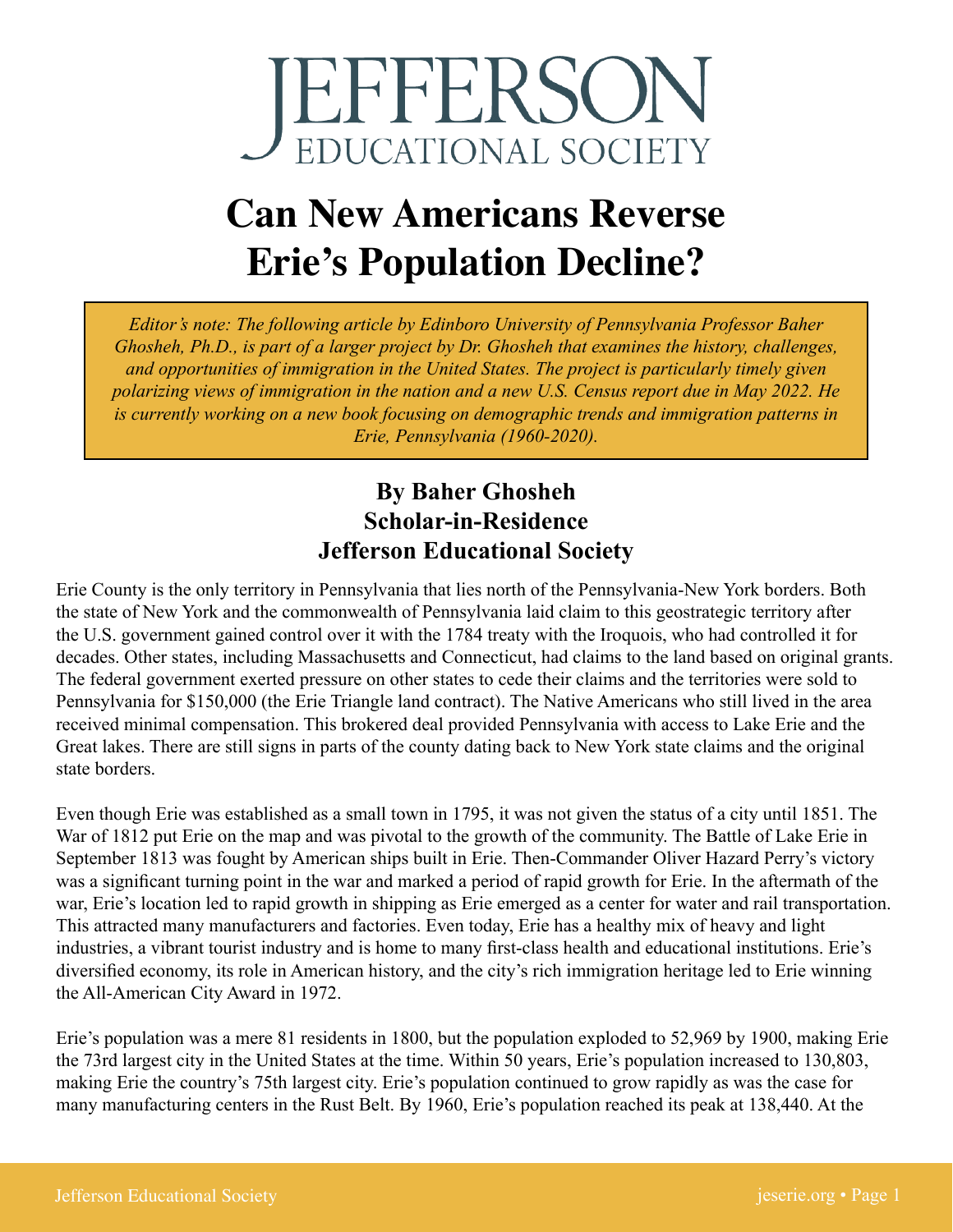time, Erie ranked as the 88th largest city in America, indicating that some other cities experienced even faster population growth. For 160 years, Erie was one of the 90 largest cities in America. The 1970 census marked the first time Erie's population registered a marked decline of about 7 percent as it decreased to just over 129,000 residents. The decline continued in next five census years, and, by 2020, Erie's population was 94,788 residents. The city's population has decreased by 43,653 or about 32 percent from 1960 level.

Many different factors help explain the population decline in Erie and other Rust Belt cities: globalization, internal migration, industrial migration. And the Brain Drain. The introduction of air conditioning meant that factories and businesses could operate in the hot and humid South. The South also offered cheaper nonunionized labor, lower taxes, and more business-friendly government bureaucracies.

Business migration from the Rust Belt (Northeast and Great Lakes regions) to the Sun Belt (South and West) triggered large population migration as millions followed economic opportunities and others sought milder winter weather and enjoyed air conditioning in the summer. As international free trade treaties opened up markets around the world, business went global and industrial migration was transformed from a national phenomenon into an international phenomenon. Why pay \$20 an hour for manufacturing labor in the Rust Belt if you can pay \$10 in the South, \$2 in Mexico, or a mere 20 cents in China, Indonesia, Vietnam, or Bangladesh?

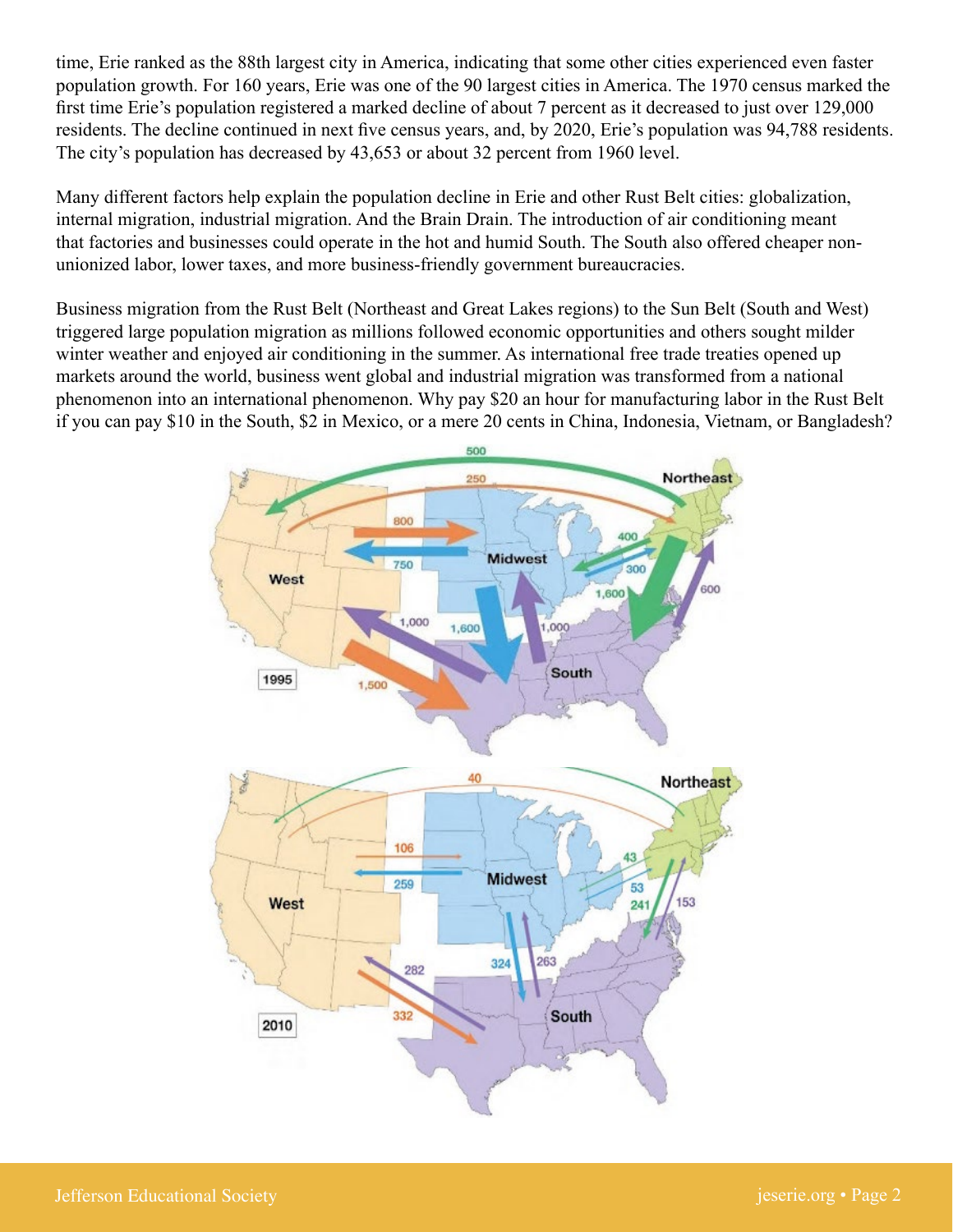

Sources: Rubenstein, James. M. The Cultural Landscape: An Introduction to Human Geography, 2017.

The 20th century also gave rise to a new migration within the United States. The suburbanization of America meant large-scale migration of middle-class Americans from the inner city to the suburbs. What's often called "white flight" ushered in mass migration of mostly white families to suburbia. If we examine the city of Erie's population and compare it to Erie County's population, we can easily discern that most of the population loss was due to suburbanization. **Erie County's population has not changed much since the mid-1970s, hovering around 270,000 residents. In 1960, the county's population was 250,682 but by 2020, it stood at 267,912, a modest increase during the period under examination.**



Source: Rubenstein, James. M. The Cultural Landscape: An Introduction to Human Geography. Pearson Prentice Hall 2017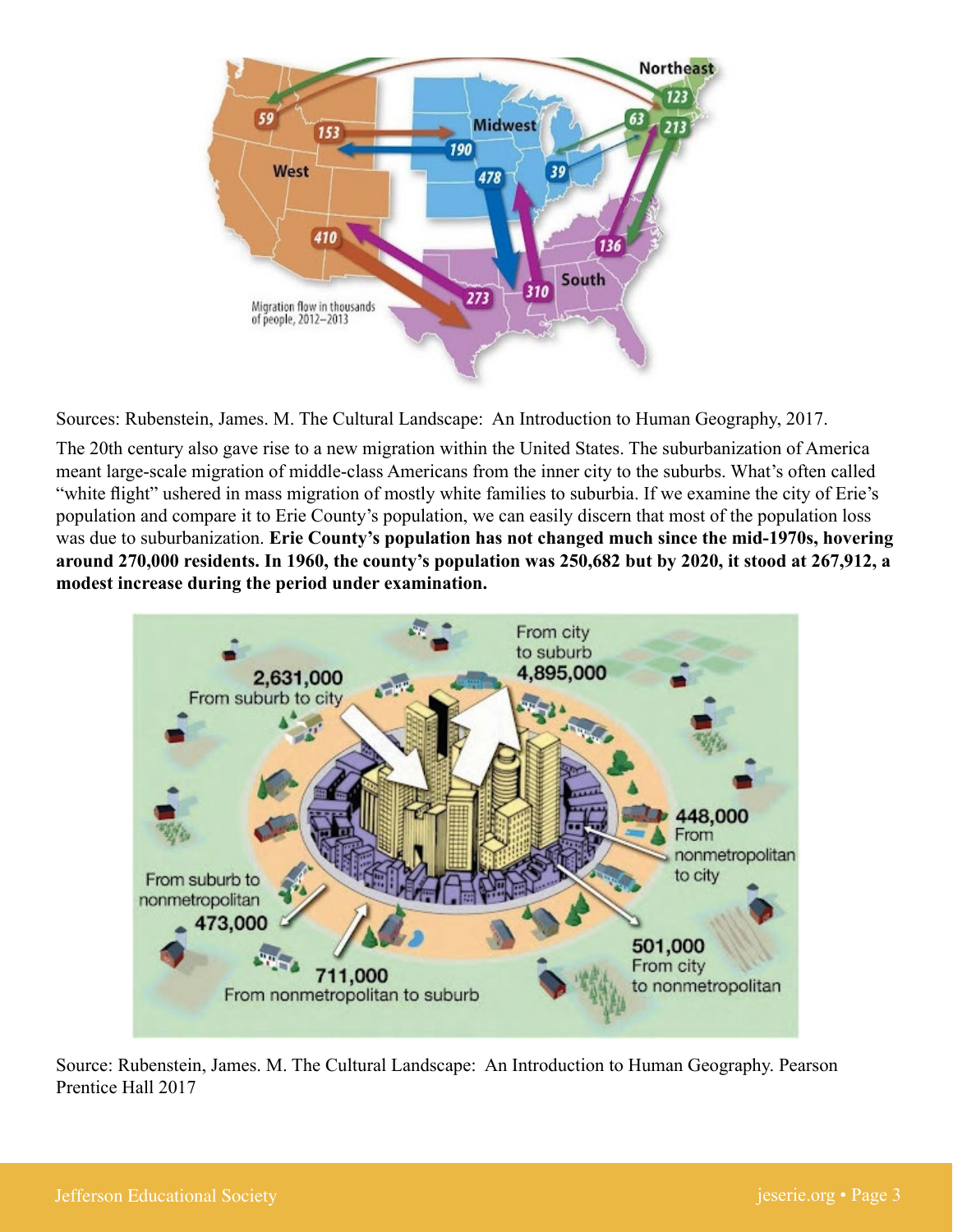A third and most important factor explaining Erie's population decline is the Brain Drain.

The Brain Drain is large-scale migration of young, well-educated, skilled professionals. Migrants tend to be younger, well-educated and in their 20s or 30s. While this phenomenon is usually associated with migration from Lesser Developed Countries-Third World to More Developed Countries-First World, it is clearly a Rust Belt to Sun Belt phenomenon in the United States. Within Pennsylvania, it has hit the western half of the state especially hard.



Source: 2010 Census data

A study in the 1990s found that Erie lost in the Brain Drain battle every year of the decade. According to the "Brain Drain in Erie County" study conducted by James Arthur Washburn and Hazel Garcia Sadiarin in 2001: Erie lost 17 percent of the 20 to 24 population segment and 23 percent of the 15 to 19 segment during the 1990s.

Unfortunately, the trend continues in the 21st century. Many of these young, skilled people would prefer to stay close to family and in this region but are forced to pursue better economic opportunities elsewhere.

Erie has a long history of welcoming new Americans to the community. Waves of immigrants to Erie from Germany, Ireland, Italy, Poland, England, Scotland, Slavic countries, and other European countries made Erie a very diverse community in the 19th and 20th centuries. Americans from other parts of Pennsylvania and other states, including freed American slaves, added to Erie's diversity. As migration patterns changed and global conditions attracted immigrants and refugees from other world regions, Erie became a true melting pot of different racial, ethnic, and religious groups. Erie was designated as a major national settlement center for refugees and thousands of refugees from trouble spots around the globe made Erie their adopted home in America.

Many Rust Belt cities with declining populations continue to look to attract international immigrants, New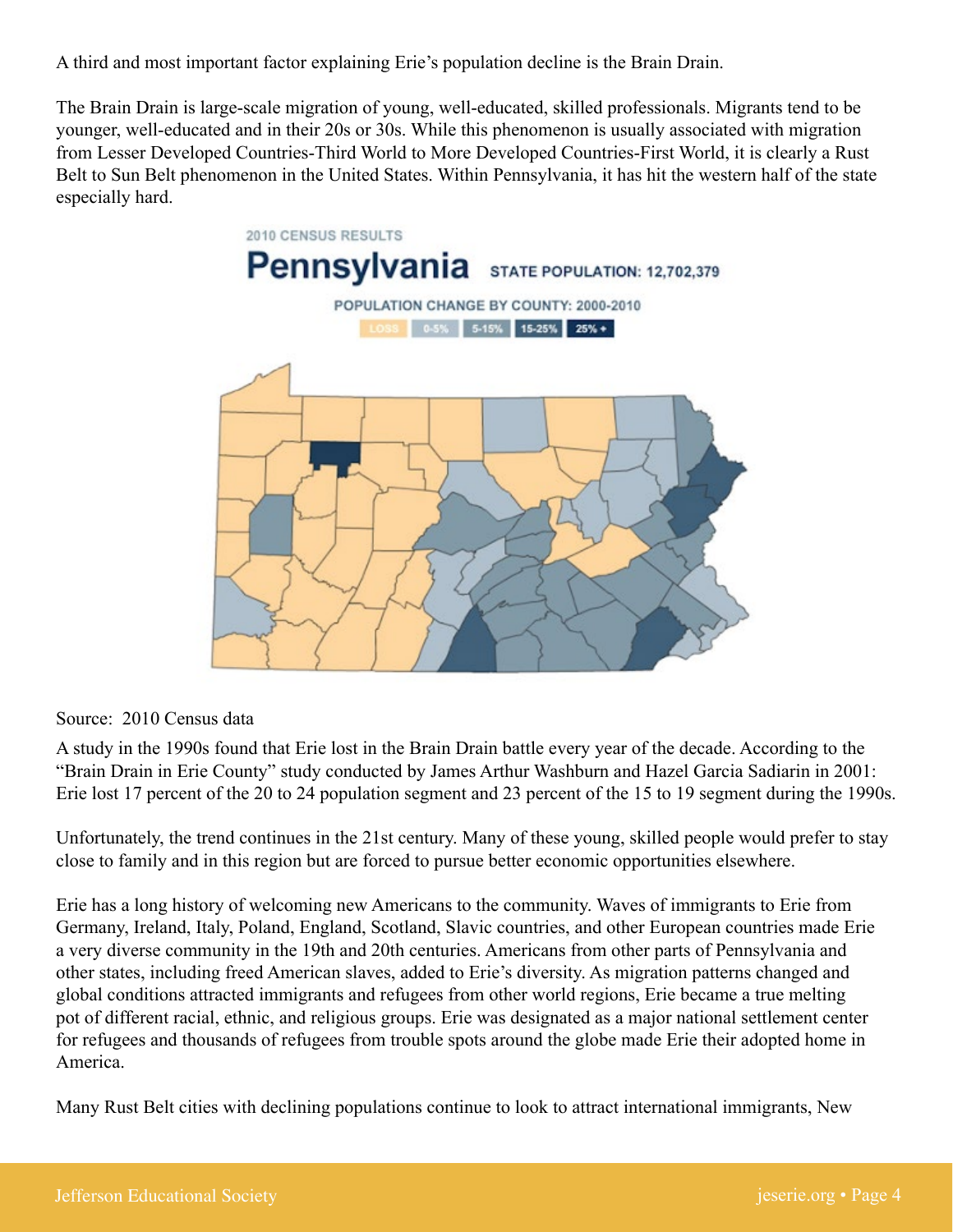Americans, to replace lost urban population. Erie attracts many categories of New Americans. Some come as a result of family connections, others to fill jobs that require their special skills, and some come seeking refuge from war, instability, discrimination, or persecution. Refugees make up the largest segment of New Americans who have made Erie home in the past three decades. Refugee settlements in Erie started slowly in the 1980s but gained momentum in the 1990s and accelerated further in the 21st century. Of course, the number of refugees admitted to the United States and those who settle in Erie fluctuates reflecting global events and immigration policy changes in government administration as was demonstrated during Donald Trump's presidency.

The number of refugees settled in Erie was merely two a year in the 1980s but that jumped significantly to 55 per year in the 1990s. In the first decade of the 21st century, the average annual number of refugees settled in Erie jumped to 84 and between 2010 and 2016, it rose markedly to 217 per year. The Joe Biden administration has vowed to increase the number of refugees admitted to the U.S. to 125,000 in 2022, roughly double the number admitted during the Obama administration. Erie is expected to welcome more than 200 Afghani refugees in the coming year on top of refugees from other countries.

| Period    | <b>Total Number of Refugees</b> | <b>Yearly Average</b> |
|-----------|---------------------------------|-----------------------|
| 1980s     | 23                              | 2.3                   |
| 1990s     | 551                             | 55                    |
| 2000-2009 | 840                             | 84                    |
| 2010-2016 | 1302                            | 217                   |
| 2017-2018 | 90                              | 45                    |
|           |                                 |                       |

Source: International Institute data base. Erie, PA

Between 2000 and 2010, Erie's population decreased from 103,717 to 101,786 but at same time Erie added at least 840 New Americans (refugees) and other international immigrants. Between 2010 and 2020, Erie's population decreased from 101,786 to 94,787 but Erie added at least 1,392 refugees as New Americans between 2010 and 2018.

While refugees and other New Americans may not fully replace lost population in the city of Erie and Erie County, they have certainly mitigated the dramatic population loss Erie has experienced especially in the 21st Century.

When all New Americans, skilled workers, reunited families, and other immigrants are counted, the numbers are truly significant.

According to the International Institute of Erie, "Erie's Asian population more than doubled over the past decade, from 3,077 in 2010 to 6,380 in 2020, an increase of 3,303 people. During the same period, the city of Erie's population dropped by 6,955 people. Without a doubt, international immigration has helped to significantly offset the population decline in Erie and other Rust Belt cities.

In the Covid-19 era, the work environment has changed and many more people are working remotely. This change can help cities like Erie attract professionals to the city. Erie has a much lower cost of living than the national average. Housing locally is much more affordable than other parts of the state or country. For a smaller city, Erie offers all the amenities of a much larger city with rich offerings in art, music, culture, education, health care, entertainment, sports, transportation, and a truly attractive outdoor living environment. Other states and cities offer professionals monetary incentives to move there in the form of tax holidays, tax rebates or cash